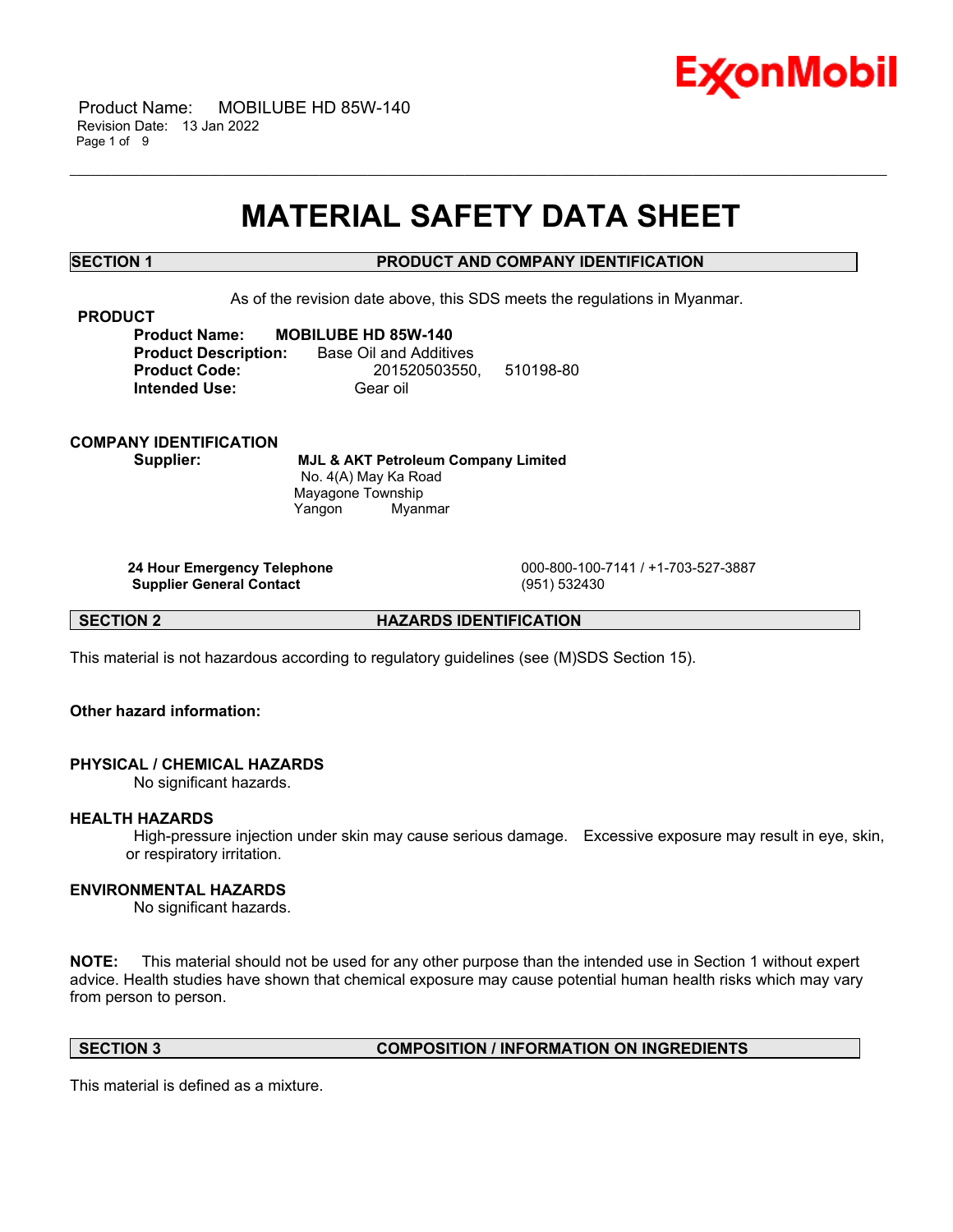

 Product Name: MOBILUBE HD 85W-140 Revision Date: 13 Jan 2022 Page 2 of 9

| Hazardous Substance(s) or Complex Substance(s) required for disclosure |  |  |
|------------------------------------------------------------------------|--|--|

| <b>Name</b>                        | CAS#                | Concentration* | <b>GHS Hazard Codes</b>       |
|------------------------------------|---------------------|----------------|-------------------------------|
| LONG-CHAIN ALKENYL AMINE           | 112-90-3            | $0.1 - 5.1\%$  | H302, H304, H335.             |
|                                    |                     |                | H314(1B), H373, H400(M        |
|                                    |                     |                | factor 10), H410(M factor 10) |
| <b>OLEFIN SULPHIDE</b>             | 68937-96-2          | $- < 5\%$      | H227, H317, H316, H402,       |
|                                    |                     |                | H412                          |
| PHOSPHORIC ACID ESTERS, AMINE SALT |                     | $0.1 - 5.1\%$  | H227, H302, H317, H318,       |
|                                    | <b>CONFIDENTIAL</b> |                | H401. H411                    |

\* All concentrations are percent by weight unless ingredient is a gas. Gas concentrations are in percent by volume.

**SECTION 4 FIRST AID MEASURES**

#### **INHALATION**

Remove from further exposure. For those providing assistance, avoid exposure to yourself or others. Use adequate respiratory protection. If respiratory irritation, dizziness, nausea, or unconsciousness occurs, seek immediate medical assistance. If breathing has stopped, assist ventilation with a mechanical device or use mouth-to-mouth resuscitation.

## **SKIN CONTACT**

Wash contact areas with soap and water. If product is injected into or under the skin, or into any part of the body, regardless of the appearance of the wound or its size, the individual should be evaluated immediately by a physician as a surgical emergency. Even though initial symptoms from high pressure injection may be minimal or absent, early surgical treatment within the first few hours may significantly reduce the ultimate extent of injury.

#### **EYE CONTACT**

Flush thoroughly with water. If irritation occurs, get medical assistance.

#### **INGESTION**

First aid is normally not required. Seek medical attention if discomfort occurs.

## **NOTE TO PHYSICIAN**

None

**SECTION 5 FIRE FIGHTING MEASURES**

#### **EXTINGUISHING MEDIA**

**Appropriate Extinguishing Media:** Use water fog, foam, dry chemical or carbon dioxide (CO2) to extinguish flames.

**Inappropriate Extinguishing Media:** Straight streams of water

#### **FIRE FIGHTING**

**Fire Fighting Instructions:** Evacuate area. Prevent run-off from fire control or dilution from entering streams, sewers or drinking water supply. Fire-fighters should use standard protective equipment and in enclosed spaces, self-contained breathing apparatus (SCBA). Use water spray to cool fire exposed surfaces and to protect personnel.

**Hazardous Combustion Products:** Aldehydes, Incomplete combustion products, Oxides of carbon, Smoke, Fume, Sulphur oxides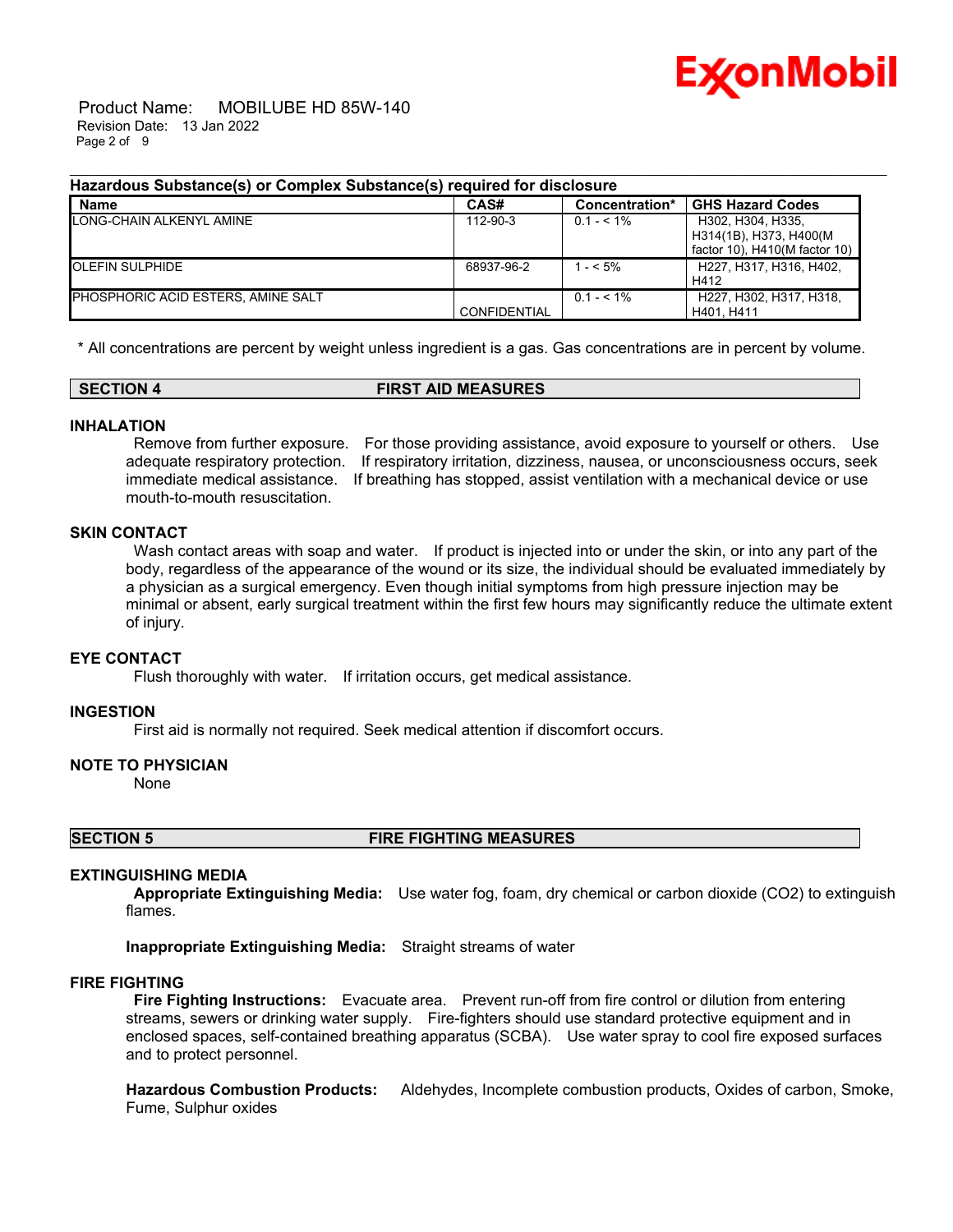

 Product Name: MOBILUBE HD 85W-140 Revision Date: 13 Jan 2022 Page 3 of 9

#### **FLAMMABILITY PROPERTIES**

**Flash Point [Method]:** >180°C (356°F) [ASTM D-92] **Flammable Limits (Approximate volume % in air):** LEL: 0.9 UEL: 7.0 **Autoignition Temperature:** N/D

#### **SECTION 6 ACCIDENTAL RELEASE MEASURES**

\_\_\_\_\_\_\_\_\_\_\_\_\_\_\_\_\_\_\_\_\_\_\_\_\_\_\_\_\_\_\_\_\_\_\_\_\_\_\_\_\_\_\_\_\_\_\_\_\_\_\_\_\_\_\_\_\_\_\_\_\_\_\_\_\_\_\_\_\_\_\_\_\_\_\_\_\_\_\_\_\_\_\_\_\_\_\_\_\_\_\_\_\_\_\_\_\_\_\_\_\_\_\_\_\_\_\_\_\_\_\_\_\_\_\_\_\_\_

#### **NOTIFICATION PROCEDURES**

In the event of a spill or accidental release, notify relevant authorities in accordance with all applicable regulations.

#### **PROTECTIVE MEASURES**

Avoid contact with spilled material. See Section 5 for fire fighting information. See the Hazard Identification Section for Significant Hazards. See Section 4 for First Aid Advice. See Section 8 for advice on the minimum requirements for personal protective equipment. Additional protective measures may be necessary, depending on the specific circumstances and/or the expert judgment of the emergency responders.

For emergency responders: Respiratory protection: respiratory protection will be necessary only in special cases, e.g., formation of mists. Half-face or full-face respirator with filter(s) for dust/organic vapor or Self Contained Breathing Apparatus (SCBA) can be used depending on the size of spill and potential level of exposure. If the exposure cannot be completely characterized or an oxygen deficient atmosphere is possible or anticipated, SCBA is recommended. Work gloves that are resistant to hydrocarbons are recommended. Gloves made of polyvinyl acetate (PVA) are not water-resistant and are not suitable for emergency use. Chemical goggles are recommended if splashes or contact with eyes is possible. Small spills: normal antistatic work clothes are usually adequate. Large spills: full body suit of chemical resistant, antistatic material is recommended.

#### **SPILL MANAGEMENT**

**Land Spill:** Stop leak if you can do so without risk. Recover by pumping or with suitable absorbent.

**Water Spill:** Stop leak if you can do so without risk. Confine the spill immediately with booms. Warn other shipping. Remove from the surface by skimming or with suitable absorbents. Seek the advice of a specialist before using dispersants.

Water spill and land spill recommendations are based on the most likely spill scenario for this material; however, geographic conditions, wind, temperature, (and in the case of a water spill) wave and current direction and speed may greatly influence the appropriate action to be taken. For this reason, local experts should be consulted. Note: Local regulations may prescribe or limit action to be taken.

#### **ENVIRONMENTAL PRECAUTIONS**

Large Spills: Dyke far ahead of liquid spill for later recovery and disposal. Prevent entry into waterways, sewers, basements or confined areas.

## **SECTION 7 HANDLING AND STORAGE**

#### **HANDLING**

 Prevent small spills and leakage to avoid slip hazard. Material can accumulate static charges which may cause an electrical spark (ignition source). When the material is handled in bulk, an electrical spark could ignite any flammable vapors from liquids or residues that may be present (e.g., during switch-loading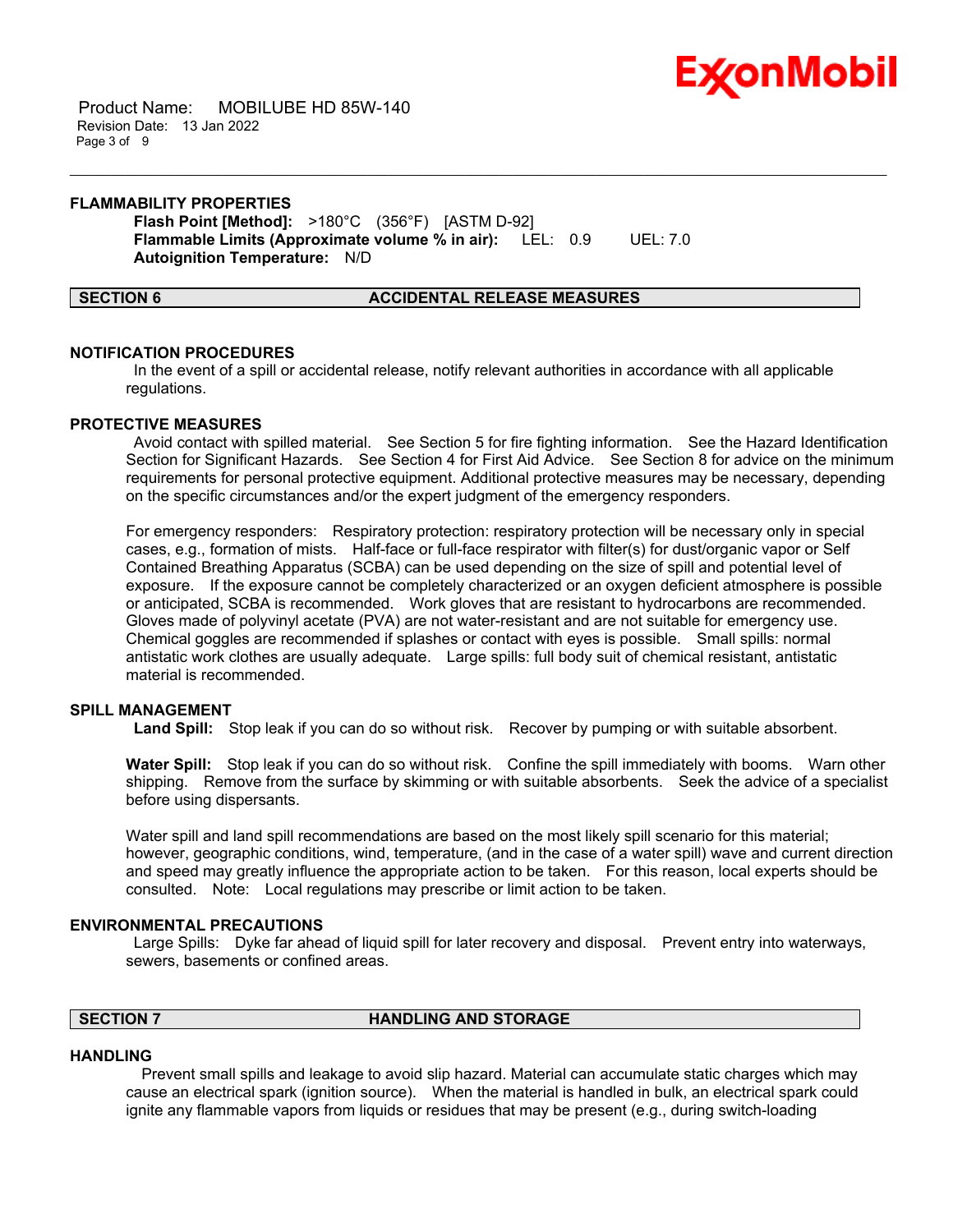

 Product Name: MOBILUBE HD 85W-140 Revision Date: 13 Jan 2022 Page 4 of 9

> operations). Use proper bonding and/or earthing procedures. However, bonding and earthing may not eliminate the hazard from static accumulation. Consult local applicable standards for guidance. Additional references include American Petroleum Institute 2003 (Protection Against Ignitions Arising out of Static, Lightning and Stray Currents) or National Fire Protection Agency 77 (Recommended Practice on Static Electricity) or CENELEC CLC/TR 50404 (Electrostatics - Code of practice for the avoidance of hazards due to static electricity).

\_\_\_\_\_\_\_\_\_\_\_\_\_\_\_\_\_\_\_\_\_\_\_\_\_\_\_\_\_\_\_\_\_\_\_\_\_\_\_\_\_\_\_\_\_\_\_\_\_\_\_\_\_\_\_\_\_\_\_\_\_\_\_\_\_\_\_\_\_\_\_\_\_\_\_\_\_\_\_\_\_\_\_\_\_\_\_\_\_\_\_\_\_\_\_\_\_\_\_\_\_\_\_\_\_\_\_\_\_\_\_\_\_\_\_\_\_\_

**Static Accumulator:** This material is a static accumulator.

#### **STORAGE**

The type of container used to store the material may affect static accumulation and dissipation. Do not store in open or unlabelled containers. Keep away from incompatible materials.

#### **SECTION 8 EXPOSURE CONTROLS / PERSONAL PROTECTION**

**Exposure limits/standards for materials that can be formed when handling this product:** When mists/aerosols can occur the following is recommended:  $5 \text{ mg/m}^3$  - ACGIH TLV (inhalable fraction).

NOTE: Limits/standards shown for guidance only. Follow applicable regulations.

## **ENGINEERING CONTROLS**

The level of protection and types of controls necessary will vary depending upon potential exposure conditions. Control measures to consider:

No special requirements under ordinary conditions of use and with adequate ventilation.

#### **PERSONAL PROTECTION**

Personal protective equipment selections vary based on potential exposure conditions such as applications, handling practices, concentration and ventilation. Information on the selection of protective equipment for use with this material, as provided below, is based upon intended, normal usage.

**Respiratory Protection:** If engineering controls do not maintain airborne contaminant concentrations at a level which is adequate to protect worker health, an approved respirator may be appropriate. Respirator selection, use, and maintenance must be in accordance with regulatory requirements, if applicable. Types of respirators to be considered for this material include:

No special requirements under ordinary conditions of use and with adequate ventilation. Particulate

For high airborne concentrations, use an approved supplied-air respirator, operated in positive pressure mode. Supplied air respirators with an escape bottle may be appropriate when oxygen levels are inadequate, gas/vapour warning properties are poor, or if air purifying filter capacity/rating may be exceeded.

**Hand Protection:** Any specific glove information provided is based on published literature and glove manufacturer data. Glove suitability and breakthrough time will differ depending on the specific use conditions. Contact the glove manufacturer for specific advice on glove selection and breakthrough times for your use conditions. Inspect and replace worn or damaged gloves. The types of gloves to be considered for this material include:

No protection is ordinarily required under normal conditions of use. Nitrile,Viton

**Eye Protection:** If contact is likely, safety glasses with side shields are recommended.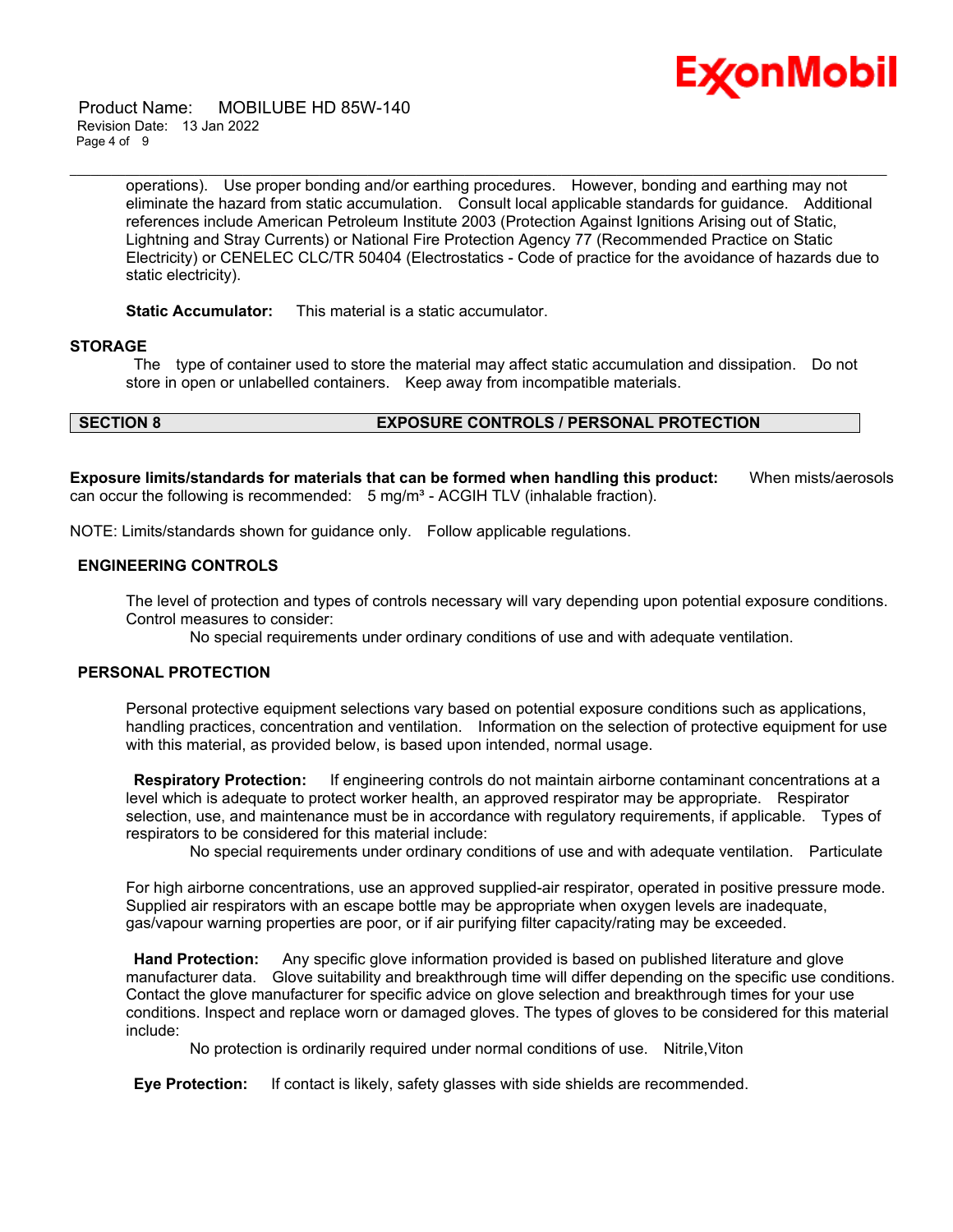

 Product Name: MOBILUBE HD 85W-140 Revision Date: 13 Jan 2022 Page 5 of 9

> **Skin and Body Protection:** Any specific clothing information provided is based on published literature or manufacturer data. The types of clothing to be considered for this material include:

\_\_\_\_\_\_\_\_\_\_\_\_\_\_\_\_\_\_\_\_\_\_\_\_\_\_\_\_\_\_\_\_\_\_\_\_\_\_\_\_\_\_\_\_\_\_\_\_\_\_\_\_\_\_\_\_\_\_\_\_\_\_\_\_\_\_\_\_\_\_\_\_\_\_\_\_\_\_\_\_\_\_\_\_\_\_\_\_\_\_\_\_\_\_\_\_\_\_\_\_\_\_\_\_\_\_\_\_\_\_\_\_\_\_\_\_\_\_

No skin protection is ordinarily required under normal conditions of use. In accordance with good industrial hygiene practices, precautions should be taken to avoid skin contact.

**Specific Hygiene Measures:** Always observe good personal hygiene measures, such as washing after handling the material and before eating, drinking, and/or smoking. Routinely wash work clothing and protective equipment to remove contaminants. Discard contaminated clothing and footwear that cannot be cleaned. Practice good housekeeping.

#### **ENVIRONMENTAL CONTROLS**

Comply with applicable environmental regulations limiting discharge to air, water and soil. Protect the environment by applying appropriate control measures to prevent or limit emissions.

## **SECTION 9 PHYSICAL AND CHEMICAL PROPERTIES**

**Note: Physical and chemical properties are provided for safety, health and environmental considerations only and may not fully represent product specifications. Contact the Supplier for additional information.**

#### **GENERAL INFORMATION**

**Physical State:** Liquid **Colour:** Amber **Odour:** Characteristic **Odour Threshold:** N/D

#### **IMPORTANT HEALTH, SAFETY, AND ENVIRONMENTAL INFORMATION**

**Relative Density (at 15 °C):** 0.9 [ASTM D4052] **Flammability (Solid, Gas):** N/A **Flash Point [Method]:** >180°C (356°F) [ASTM D-92] **Flammable Limits (Approximate volume % in air):** LEL: 0.9 UEL: 7.0 **Autoignition Temperature:** N/D **Boiling Point / Range:** > 316°C (600°F) **Decomposition Temperature:** N/D **Vapour Density (Air = 1):** > 2 at 101 kPa **Vapour Pressure:** < 0.013 kPa (0.1 mm Hg) at 20 °C **Evaporation Rate (n-butyl acetate = 1):** N/D **pH:** N/A **Log Pow (n-Octanol/Water Partition Coefficient):** > 3.5 **Solubility in Water:** Negligible **Viscosity:** 386 cSt (386 mm2/sec) at 40ºC | 28 cSt (28 mm2/sec) at 100°C [ASTM D 445] **Oxidizing Properties:** See Hazards Identification Section.

#### **OTHER INFORMATION**

**Freezing Point:** N/D **Melting Point:** N/A **Pour Point:** -15°C (5°F) [ASTM D97]<br>**DMSO Extract (mineral oil only), IP-346:** < 3 %wt **DMSO** Extract (mineral oil only), IP-346: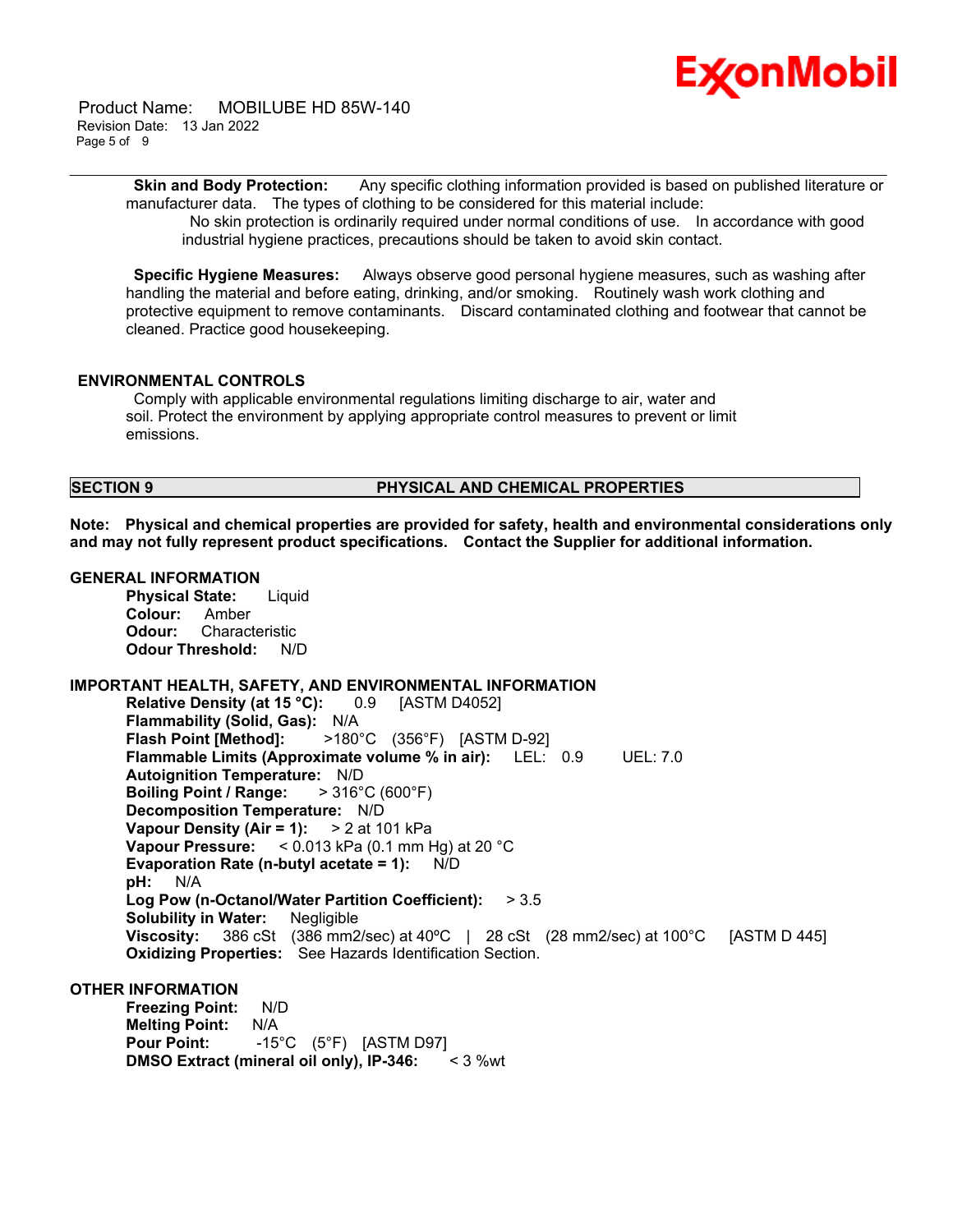# **ExonMobil**

 Product Name: MOBILUBE HD 85W-140 Revision Date: 13 Jan 2022 Page 6 of 9

#### \_\_\_\_\_\_\_\_\_\_\_\_\_\_\_\_\_\_\_\_\_\_\_\_\_\_\_\_\_\_\_\_\_\_\_\_\_\_\_\_\_\_\_\_\_\_\_\_\_\_\_\_\_\_\_\_\_\_\_\_\_\_\_\_\_\_\_\_\_\_\_\_\_\_\_\_\_\_\_\_\_\_\_\_\_\_\_\_\_\_\_\_\_\_\_\_\_\_\_\_\_\_\_\_\_\_\_\_\_\_\_\_\_\_\_\_\_\_ **SECTION 10 STABILITY AND REACTIVITY**

**STABILITY:** Material is stable under normal conditions.

**CONDITIONS TO AVOID:** Excessive heat. High energy sources of ignition.

**MATERIALS TO AVOID:** Strong oxidisers

**HAZARDOUS DECOMPOSITION PRODUCTS:** Material does not decompose at ambient temperatures.

**POSSIBILITY OF HAZARDOUS REACTIONS:** Hazardous polymerization will not occur.

#### **SECTION 11 TOXICOLOGICAL INFORMATION**

#### **INFORMATION ON TOXICOLOGICAL EFFECTS**

| <b>Hazard Class</b>                                               | <b>Conclusion / Remarks</b>                                                                                       |  |  |
|-------------------------------------------------------------------|-------------------------------------------------------------------------------------------------------------------|--|--|
| <b>Inhalation</b>                                                 |                                                                                                                   |  |  |
| Acute Toxicity: No end point data for<br>material.                | Minimally Toxic. Based on assessment of the components.                                                           |  |  |
| Irritation: No end point data for material.                       | Negligible hazard at ambient/normal handling temperatures.                                                        |  |  |
| Ingestion                                                         |                                                                                                                   |  |  |
| Acute Toxicity: No end point data for<br>material.                | Minimally Toxic. Based on assessment of the components.                                                           |  |  |
| <b>Skin</b>                                                       |                                                                                                                   |  |  |
| Acute Toxicity: No end point data for<br>material.                | Minimally Toxic. Based on assessment of the components.                                                           |  |  |
| Skin Corrosion/Irritation: No end point data<br>for material.     | Negligible irritation to skin at ambient temperatures. Based on<br>assessment of the components.                  |  |  |
| <b>Eye</b>                                                        |                                                                                                                   |  |  |
| Serious Eye Damage/Irritation: No end point<br>data for material. | May cause mild, short-lasting discomfort to eyes. Based on<br>assessment of the components.                       |  |  |
| <b>Sensitisation</b>                                              |                                                                                                                   |  |  |
| Respiratory Sensitization: No end point data<br>for material.     | Not expected to be a respiratory sensitizer.                                                                      |  |  |
| Skin Sensitization: No end point data for<br>material.            | Not expected to be a skin sensitizer. Based on assessment of the<br>components.                                   |  |  |
| <b>Aspiration: Data available.</b>                                | Not expected to be an aspiration hazard. Based on physico-<br>chemical properties of the material.                |  |  |
| Germ Cell Mutagenicity: No end point data<br>for material.        | Not expected to be a germ cell mutagen. Based on assessment of<br>the components.                                 |  |  |
| Carcinogenicity: No end point data for<br>material.               | Not expected to cause cancer. Based on assessment of the<br>components.                                           |  |  |
| Reproductive Toxicity: No end point data<br>for material.         | Not expected to be a reproductive toxicant. Based on assessment<br>of the components.                             |  |  |
| Lactation: No end point data for material.                        | Not expected to cause harm to breast-fed children.                                                                |  |  |
| <b>Specific Target Organ Toxicity (STOT)</b>                      |                                                                                                                   |  |  |
| Single Exposure: No end point data for<br>material.               | Not expected to cause organ damage from a single exposure.                                                        |  |  |
| Repeated Exposure: No end point data for<br>material.             | Not expected to cause organ damage from prolonged or repeated<br>exposure. Based on assessment of the components. |  |  |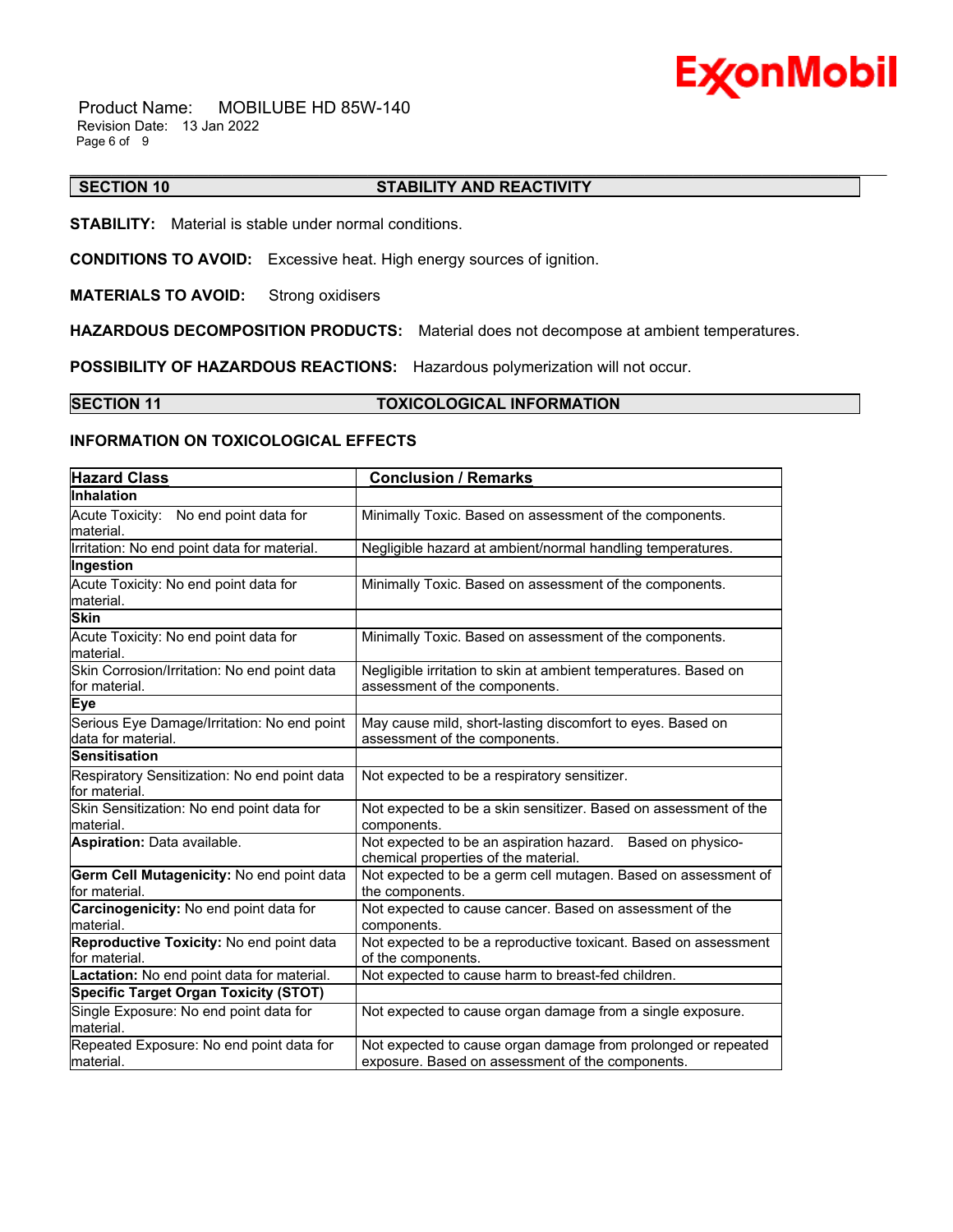

 Product Name: MOBILUBE HD 85W-140 Revision Date: 13 Jan 2022 Page 7 of 9

#### **OTHER INFORMATION For the product itself:**

Repeated and/or prolonged exposure may cause irritation to the skin, eyes, or respiratory tract. Component concentrations in this formulation would not be expected to cause skin sensitization, based on tests of the components, this formulation, or similar formulations.

\_\_\_\_\_\_\_\_\_\_\_\_\_\_\_\_\_\_\_\_\_\_\_\_\_\_\_\_\_\_\_\_\_\_\_\_\_\_\_\_\_\_\_\_\_\_\_\_\_\_\_\_\_\_\_\_\_\_\_\_\_\_\_\_\_\_\_\_\_\_\_\_\_\_\_\_\_\_\_\_\_\_\_\_\_\_\_\_\_\_\_\_\_\_\_\_\_\_\_\_\_\_\_\_\_\_\_\_\_\_\_\_\_\_\_\_\_\_

#### **Contains:**

Base oil severely refined: Not carcinogenic in animal studies. Representative material passes IP-346, Modified Ames test, and/or other screening tests. Dermal and inhalation studies showed minimal effects; lung non-specific infiltration of immune cells, oil deposition and minimal granuloma formation. Not sensitising in test animals.

#### **IARC Classification:**

**The following ingredients are cited on the lists below:** None.

|              | --REGULATORY LISTS SEARCHED-- |               |  |  |
|--------------|-------------------------------|---------------|--|--|
| $1 = IARC 1$ | $2 = IARC 2A$                 | $3 = IARC 2B$ |  |  |

#### **SECTION 12 ECOLOGICAL INFORMATION**

The information given is based on data for the material, components of the material, or for similar materials, through the application of bridging principals.

#### **ECOTOXICITY**

Material -- Not expected to be harmful to aquatic organisms.

#### **MOBILITY**

 Base oil component -- Low solubility and floats and is expected to migrate from water to the land. Expected to partition to sediment and wastewater solids.

#### **PERSISTENCE AND DEGRADABILITY**

#### **Biodegradation:**

Base oil component -- Expected to be inherently biodegradable

#### **BIOACCUMULATION POTENTIAL**

 Base oil component -- Has the potential to bioaccumulate, however metabolism or physical properties may reduce the bioconcentration or limit bioavailability.

## **SECTION 13 DISPOSAL CONSIDERATIONS**

Disposal recommendations based on material as supplied. Disposal must be in accordance with current applicable laws and regulations, and material characteristics at time of disposal.

#### **DISPOSAL RECOMMENDATIONS**

Product is suitable for burning in an enclosed controlled burner for fuel value or disposal by supervised incineration at very high temperatures to prevent formation of undesirable combustion products.

**Empty Container Warning** Empty Container Warning (where applicable): Empty containers may contain residue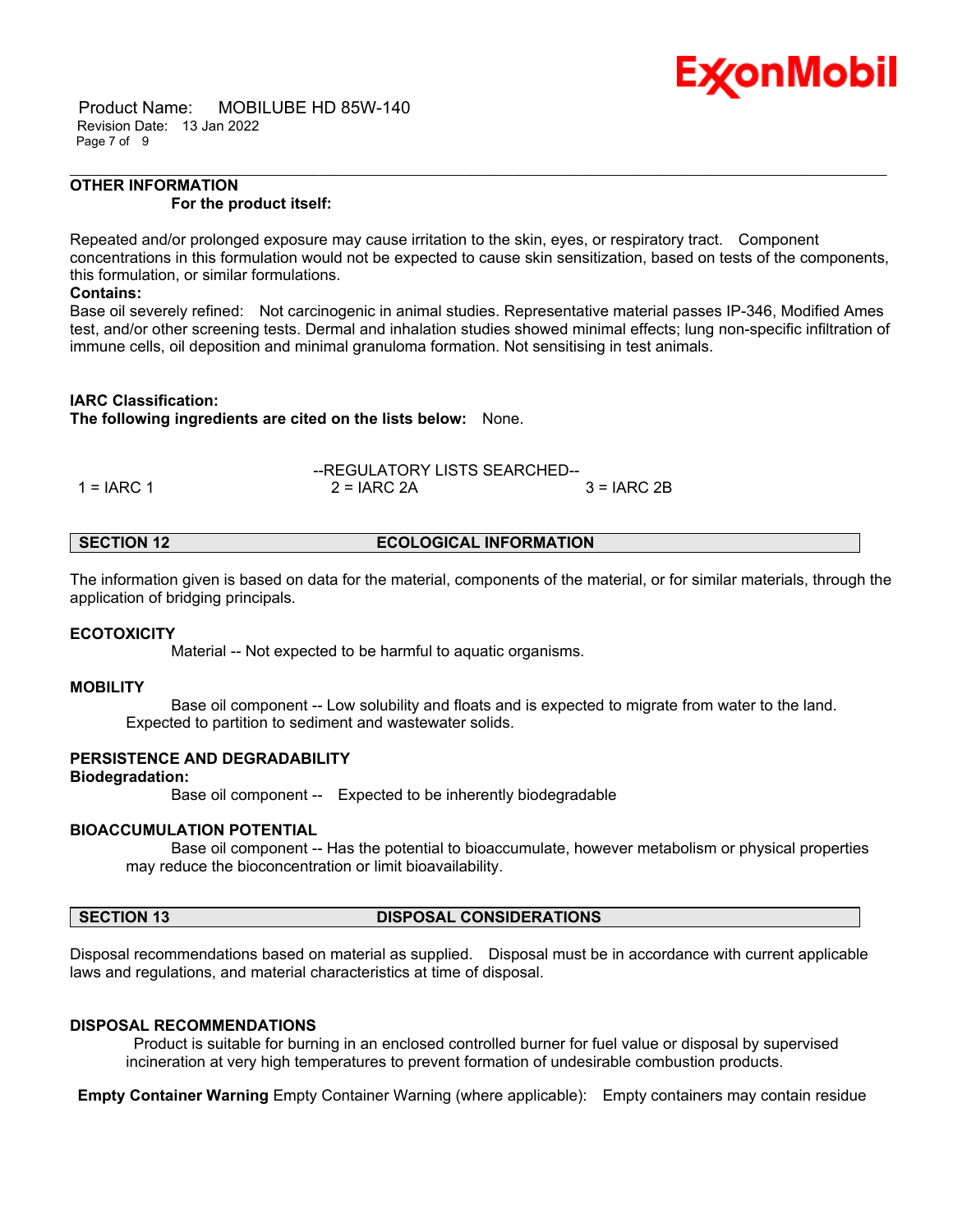

 Product Name: MOBILUBE HD 85W-140 Revision Date: 13 Jan 2022 Page 8 of 9

\_\_\_\_\_\_\_\_\_\_\_\_\_\_\_\_\_\_\_\_\_\_\_\_\_\_\_\_\_\_\_\_\_\_\_\_\_\_\_\_\_\_\_\_\_\_\_\_\_\_\_\_\_\_\_\_\_\_\_\_\_\_\_\_\_\_\_\_\_\_\_\_\_\_\_\_\_\_\_\_\_\_\_\_\_\_\_\_\_\_\_\_\_\_\_\_\_\_\_\_\_\_\_\_\_\_\_\_\_\_\_\_\_\_\_\_\_\_ and can be dangerous. Do not attempt to refill or clean containers without proper instructions. Empty drums should be completely drained and safely stored until appropriately reconditioned or disposed. Empty containers should be taken for recycling, recovery, or disposal through suitably qualified or licensed contractor and in accordance with governmental regulations. DO NOT PRESSURISE, CUT, WELD, BRAZE, SOLDER, DRILL, GRIND, OR EXPOSE SUCH CONTAINERS TO HEAT, FLAME, SPARKS, STATIC ELECTRICITY, OR OTHER SOURCES OF IGNITION. THEY MAY EXPLODE AND CAUSE INJURY OR DEATH.

#### **SECTION 14 TRANSPORT INFORMATION**

**LAND** : Not Regulated for Land Transport

**SEA (IMDG):** Not Regulated for Sea Transport according to IMDG-Code

**Marine Pollutant:** No

**AIR (IATA):** Not Regulated for Air Transport

**SECTION 15 REGULATORY INFORMATION**

**This material is not considered hazardous according to the Prevention of Hazard from Chemical and Related Substances Rules.**

#### **REGULATORY STATUS AND APPLICABLE LAWS AND REGULATIONS**

**Listed or exempt from listing/notification on the following chemical inventories :** AIIC, DSL, ENCS, IECSC, ISHL, KECI, PICCS, TCSI, TSCA

#### **SECTION 16 OTHER INFORMATION**

## **N/D = Not determined, N/A = Not applicable**

**KEY TO THE H-CODES CONTAINED IN SECTION 3 OF THIS DOCUMENT (for information only):**

H227: Combustible liquid; Flammable Liquid, Cat 4

H302: Harmful if swallowed; Acute Tox Oral, Cat 4

H304: May be fatal if swallowed and enters airways; Aspiration, Cat 1

H314(1B): Causes severe skin burns and eye damage; Skin Corr/Irritation, Cat 1B

H316: Causes mild skin irritation; Skin Corr/Irritation, Cat 3

H317: May cause allergic skin reaction; Skin Sensitisation, Cat 1

H318: Causes serious eye damage; Serious Eye Damage/Irr, Cat 1

H335: May cause respiratory irritation; Target Organ Single, Resp Irr

- H373: May cause damage to organs through prolonged or repeated exposure; Target Organ, Repeated, Cat 2
- H400: Very toxic to aquatic life; Acute Env Tox, Cat 1
- H401: Toxic to aquatic life; Acute Env Tox, Cat 2
- H402: Harmful to aquatic life; Acute Env Tox, Cat 3
- H410: Very toxic to aquatic life with long lasting effects; Chronic Env Tox, Cat 1

H411: Toxic to aquatic life with long lasting effects; Chronic Env Tox, Cat 2

H412: Harmful to aquatic life with long lasting effects; Chronic Env Tox, Cat 3

#### **THIS MATERIAL SAFETY DATA SHEET CONTAINS THE FOLLOWING REVISIONS:** Composition: Component